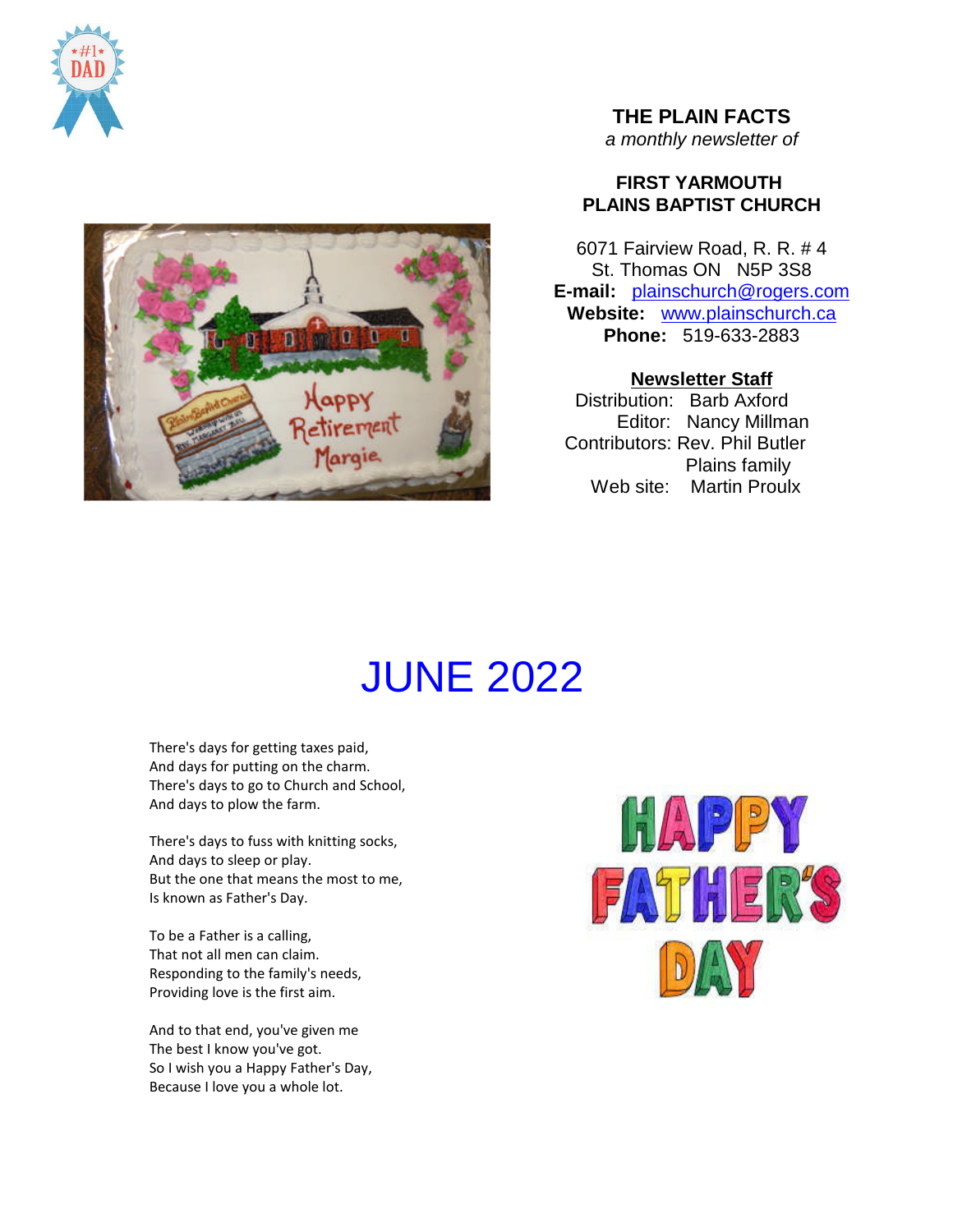

Ed Brown Plaunt family Ellen's sister

Jenny and family Cathy Tredenick Karl Crocker Marissa Dale's aunt Jill & Gerry Coull Chantelle Purdy Mary Lou Pearson Tucker Johnstone Cherie Doyon Shirley Griffin Rona's mother Vi Elsie Walker's niece Sharon Axford Linda Hepburn Don Sawyer Larry & Faith Seabrooke Tiffany & family **Randy Greer** Michelle & Lucas People of Ukraine Aleta Behie Tom Lammiman Fraser (in Poland helping refugees escape Ukraine) Lori-Ann Clarence Wayne & Liz Dieleman Paul & Bonnie Evelyn Crafts granddaughter Brittany Maryann- Ellen Brekelmans' sister-in-law in New Zealand

**Sunday Scripture Readings June 05-Penticost June 12 June 19** Romans 8:14 - 17 John 16:12-15 Isaiah 65: 1-9

> **June 26-Camp Out at Springwater** Luke 9: 51 - 62



I am so very grateful for my ninety years and for the over sixty years with my Plains family **Thank you** for the Happy Birthday wishes, cards and flowers , BLESSINGS to all.

Pauline Duffy

|                  | <b>JUNE BIRTHDAYS</b>                    |                  |                                   | ၜ |  |
|------------------|------------------------------------------|------------------|-----------------------------------|---|--|
| 1 <sup>st</sup>  | Judy Jacklin                             | 18 <sup>th</sup> | Michelle Carnegie                 |   |  |
| 9 <sup>th</sup>  | Michela Sargeant                         | 19 <sup>th</sup> | Jeremy Dale                       |   |  |
| 10 <sup>th</sup> | Ryan Dunn                                | 23 <sup>rd</sup> | <b>Lillie Penner</b>              |   |  |
| $10^{\text{th}}$ | <b>Gail McPhail</b>                      | 23 <sup>rd</sup> | Emma Wilcox                       |   |  |
| $11^{\text{th}}$ | <b>Toots Gillard</b>                     | 27 <sup>th</sup> | Melanie Dunn                      |   |  |
|                  | 15 <sup>th</sup> George Martyn           | 27 <sup>th</sup> | <b>Gerry Coull</b>                |   |  |
|                  |                                          | 28 <sup>th</sup> | <b>Anna Kristine Kisiel</b>       |   |  |
|                  | <b>ANNIVERSARIES</b>                     |                  |                                   |   |  |
| $4^{\text{th}}$  | <b>Floyd and Sharon Axford</b>           | 20 <sup>th</sup> | Phil & Cherie Doyon (35)          |   |  |
| 5 <sup>th</sup>  | George & Betty Lidster                   | 23 <sup>rd</sup> | Jeff & Melanie Wilcox             |   |  |
|                  | 6 <sup>th</sup> Stephen & Carolyn Plaunt | 26 <sup>th</sup> | Sue Anne & Joshua MacCallum       |   |  |
| $15^{\text{th}}$ | Doug & Mary Sawyer                       | 28 <sup>th</sup> | Gerry & Jill Coull (20)           |   |  |
|                  |                                          | 30 <sup>th</sup> | <b>Gary &amp; Fran Somerville</b> |   |  |

**PRAYER CONCERNS**

*To protect the privacy concerns of our families, friends, neighbours and church family, it is requested that before names are submitted to the Pastor for prayer, or are put on the Plain Facts prayer list, permission be sought and granted from the individuals to be named, or from family members who have been given express permission to speak on their behalf.*

2

Teacher: Did your father help you with your homework? Student: No, he did it all by himself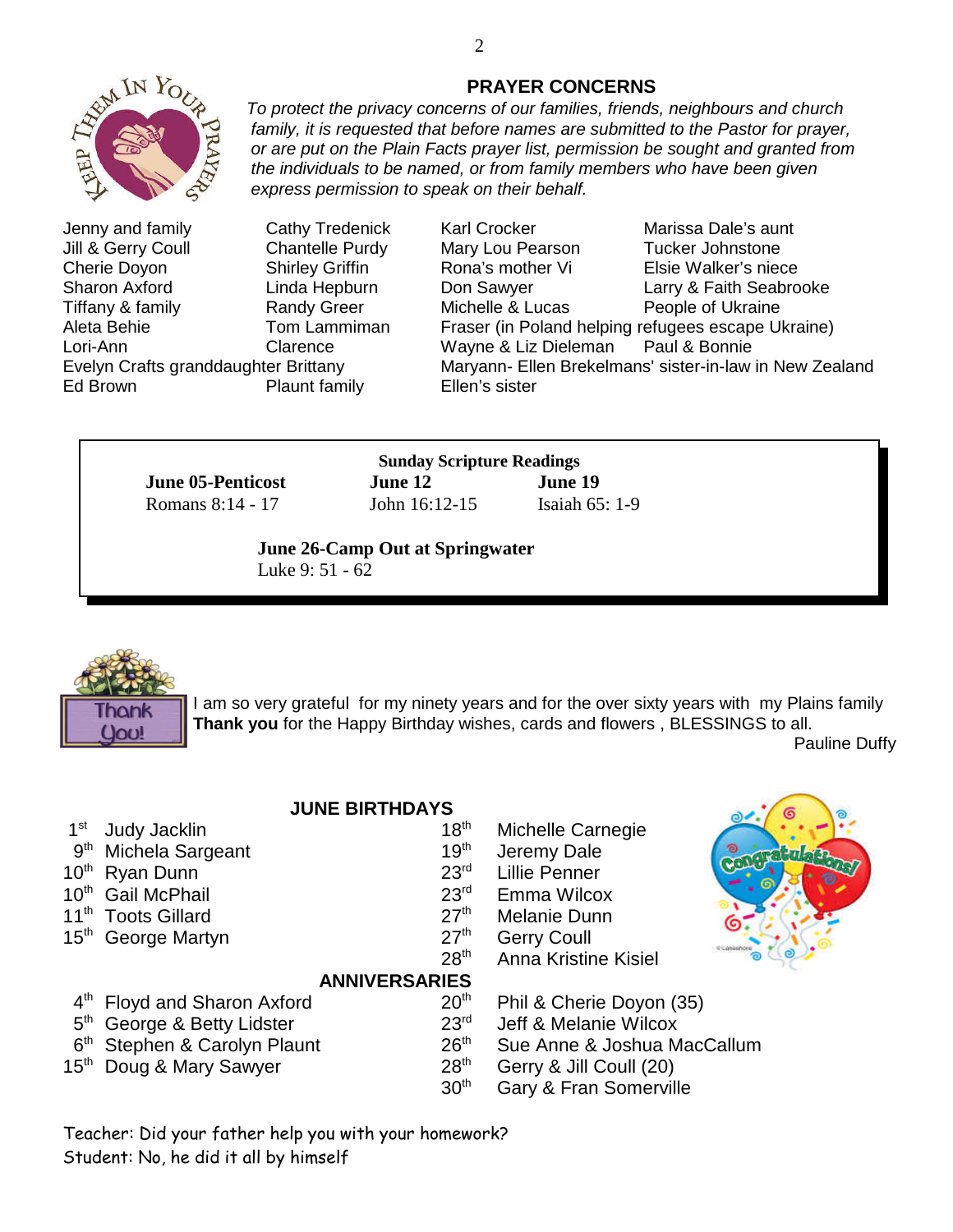## **EVENTS FOR JUNE 2022**

| June 05 Sun 10:00 A.M.                                                                        | <b>Sunday Service - Interim Pastor Rev. Philip Butler - Communion Sunday</b><br><b>Pentecost Sunday-Congregants are encouraged to wear bright colours.</b> |  |  |
|-----------------------------------------------------------------------------------------------|------------------------------------------------------------------------------------------------------------------------------------------------------------|--|--|
| June 12 Sun 10:00 A.M.                                                                        | <b>Sunday Service - Interim Pastor Rev. Philip Butler</b><br>Fairwell for Elsie Walker before her move to Ottawa; cake in Oak Hall after<br>worship        |  |  |
| June 14 Tue. 12:00 Noon Ladies Aid June Luncheon at The Bistro, 625 Talbot Street, St. Thomas |                                                                                                                                                            |  |  |
| June 19 Sun 10:00 A.M.                                                                        | Sunday Service - Interim Pastor Rev. Philip Butler - Fathers' Day                                                                                          |  |  |
| June 24 - June 26 (Friday - Sunday) - Church Camp Out at Springwater                          |                                                                                                                                                            |  |  |
| June 26 Sun 10:30 A.M.                                                                        | Worship beside the pond at Springwater - Interim Pastor Rev. Philip Butler                                                                                 |  |  |
| July 03 Sun 10:00 A.M.                                                                        | Sunday Service - Interim Pastor Rev. Philip Butler - Communion Sunday -<br>Canada Day weekend                                                              |  |  |

## **PLAINS CHURCH CAMPING AT SPRINGWATER 2022**

# **Friday, June 24 (2:00 P.M.) to Sunday, June 26, at noon**

- **Costs: \$ 60.00** for family (4 people maximum)
	- **\$15.00** for each additional camper
	- **\$ 20.00** Individual weekend fee
	- **\$ 10.00** individual per day
	- **\$ 15.00** for carload for the day

**Springwater Conservation Area South Pavilion, "Day Use Area".** *Come for all or for part of the weekend.*



**ALL FEES** are payable in advance to Sherry Graham. **Do not pay at the gate!**

Friday night - hot dogs, pie irons provided. (Bring your own beverage). Saturday - Breakfast and lunch on your own.

Saturday Supper - hamburgers and beverage provided: You bring a salad or dessert.

Sunday - 9:30 a.m. Breakfast provided. *If you are not camping, but plan to attend Sunday Breakfast, please advise Sherry Graham a.s.a.p., to ensure sufficient food.*

10:30 a.m. Worship beside the pond, weather permitting.

**What to bring:** Life jackets if you want to canoe, pie irons, fishing poles, guitars, bicycles, etc.

**Parental Responsibility**

**It is understood that at church events or activities parents are responsible for the supervision of their child/children and any other child/children who have been entrusted to their care. If parents leave the event/activity, it is their responsibility to delegate the responsibility for the child/children to another adult. [Plains Baptist Church Safe Policy, Page 4].**



## **LADIES AID LUNCHEON**

Tuesday, June 14, 2022 at 12:00 noon Guests welcome **THE BISTRO** 325 Talbot Street, St. Thomas (at Moore Street) Parking on Talbot Street, Moore Street and Moore Street Parking Lot If you plan to attend please advise Nancy Millman by Sunday, **June 12.** Individual orders and payment from the menu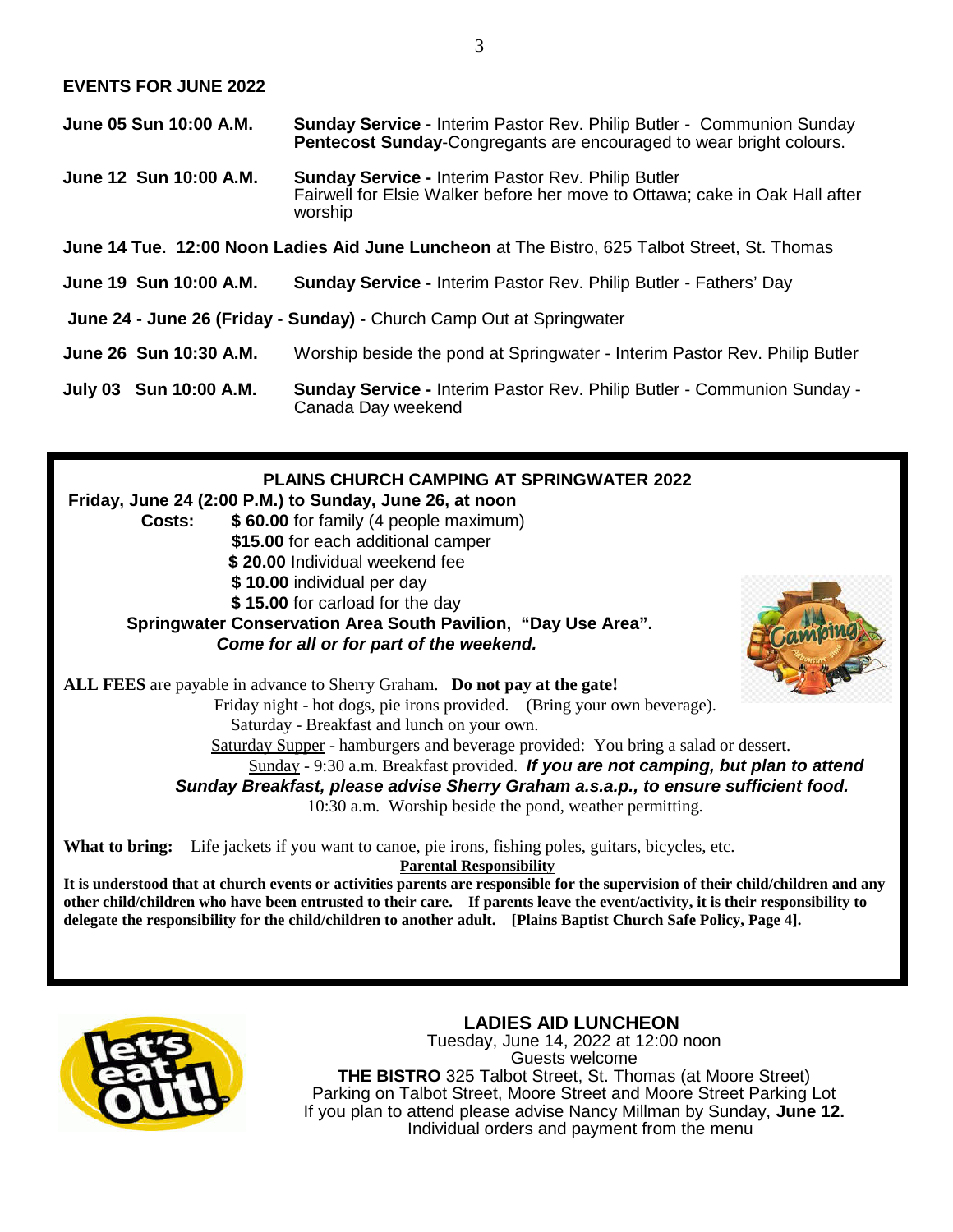

Sunday, May 8, 2022 at the **Retirement Service** for Pastor Margaret Bell. It was noted that she will "move from the pulpit to a pew" but she will still have a place in the choir.



Heather Limon on the trumpet, joined Sherry Graham on organ and Amy Dale at the piano, providing music accompaniment.

Those taking part in the Service included Dan Dale, Chairman of the 1989 and 2022 Pastoral Search Committees and Betty Rewbotham, a member of the 1989 Search Committee. Also taking part were Linda Willand, Chair of Deacons, and Deacons Gary Higgs, Pat Kennedy and Michael Sargeant.

Several members of the congregation shared stories of their experiences with Margie; Humourous stories, stories of sadness, and recollections of love, gratitude, admiration, and respect.

Dan Dale





Floyd and Sharon Axford Jo-Anne Pettit

4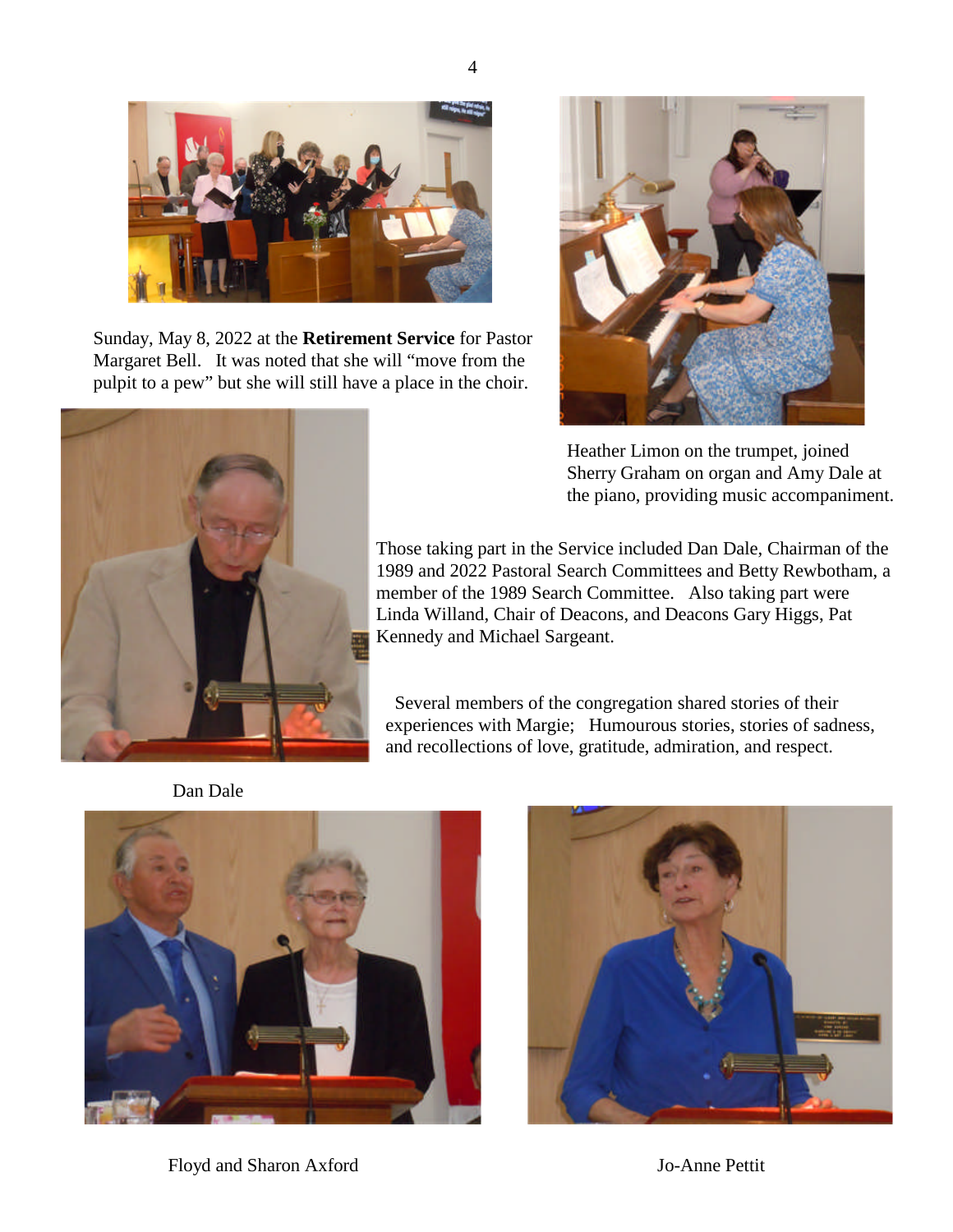



Rev. Malcolm Rust



George and Pat Martyn Gary and Marjorie Higgs



Mayor of Central Elgin Sally Martyn, who included her personal appreciation in addition to those offered on behalf of the Community

Karen Hilliker brought greetings on behalf of the churches in The Elgin Baptist Association, as well as her own personal reflections. She also read a poem written by Rev. Cam Watts.

Dan Dale read a poem written by Barb Axford.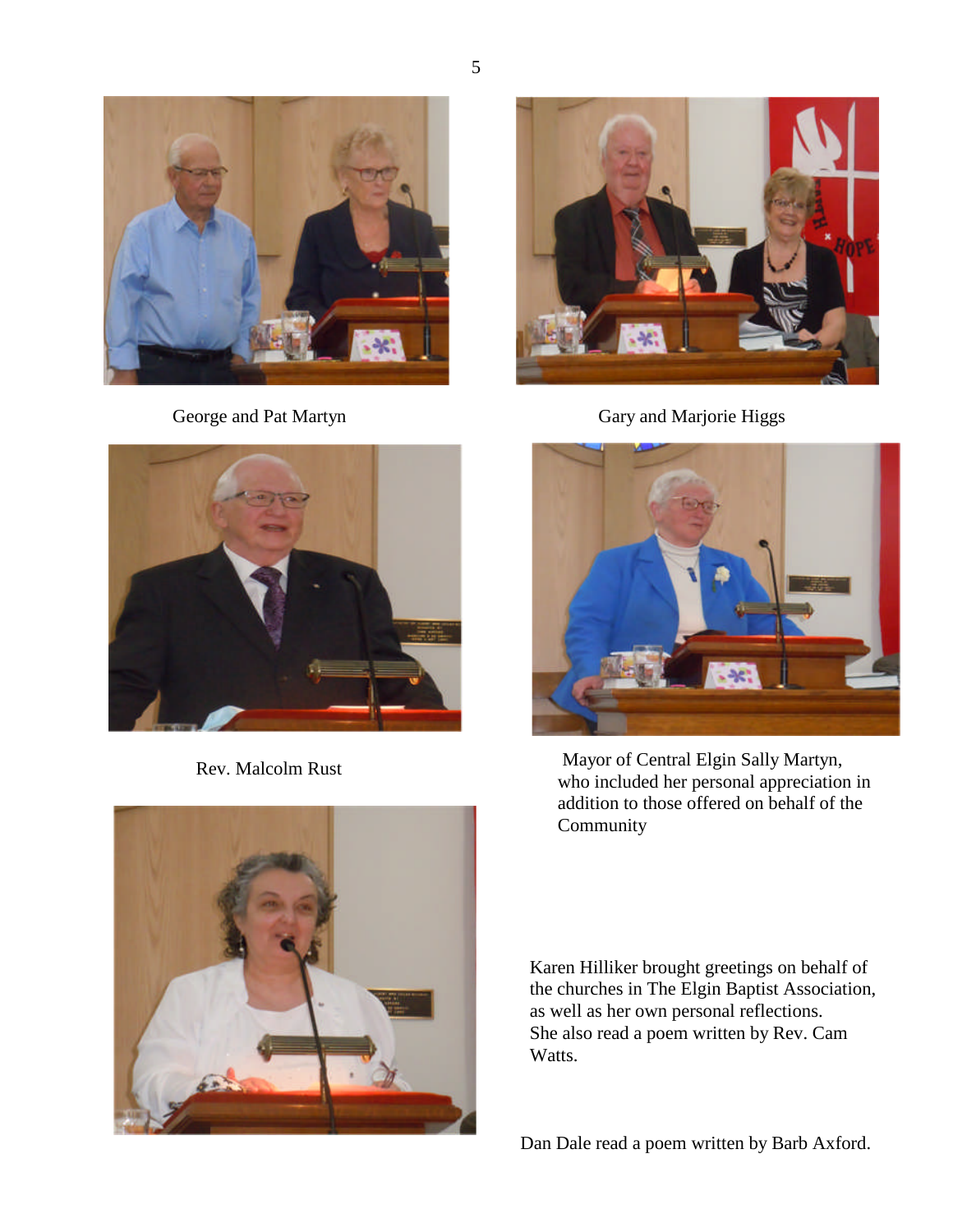

Left to right: Pat Kennedy, Linda Willand, Margie Bell and Betty Rewbotham



And a pair of socks with the message, "I am retired. It's not my problem".

Following the benediction, Reverend Margaret Anne Bell left the pulpit and walked to the back of the sanctuary to a standing ovation, carrying her white hard hat with the words "THE BOSS" under her arm.

A pot luck lunch was enjoyed in Oak Hall, the food being in abundance and of the usual "Plains" varieties, including a retirement cake.

Margie was presented with 2 gifts on behalf of the Congregation, including the Social Committee and the Ladies Aid.

## **A Malachite Pendant**:

The gemstone malachite is found in Israel and is known as the Stone of Transformation. It symbolizes the green of nature around us, and is said to carry healing energy. A fitting gift as Margie transitions from a full time pastor to retirement.

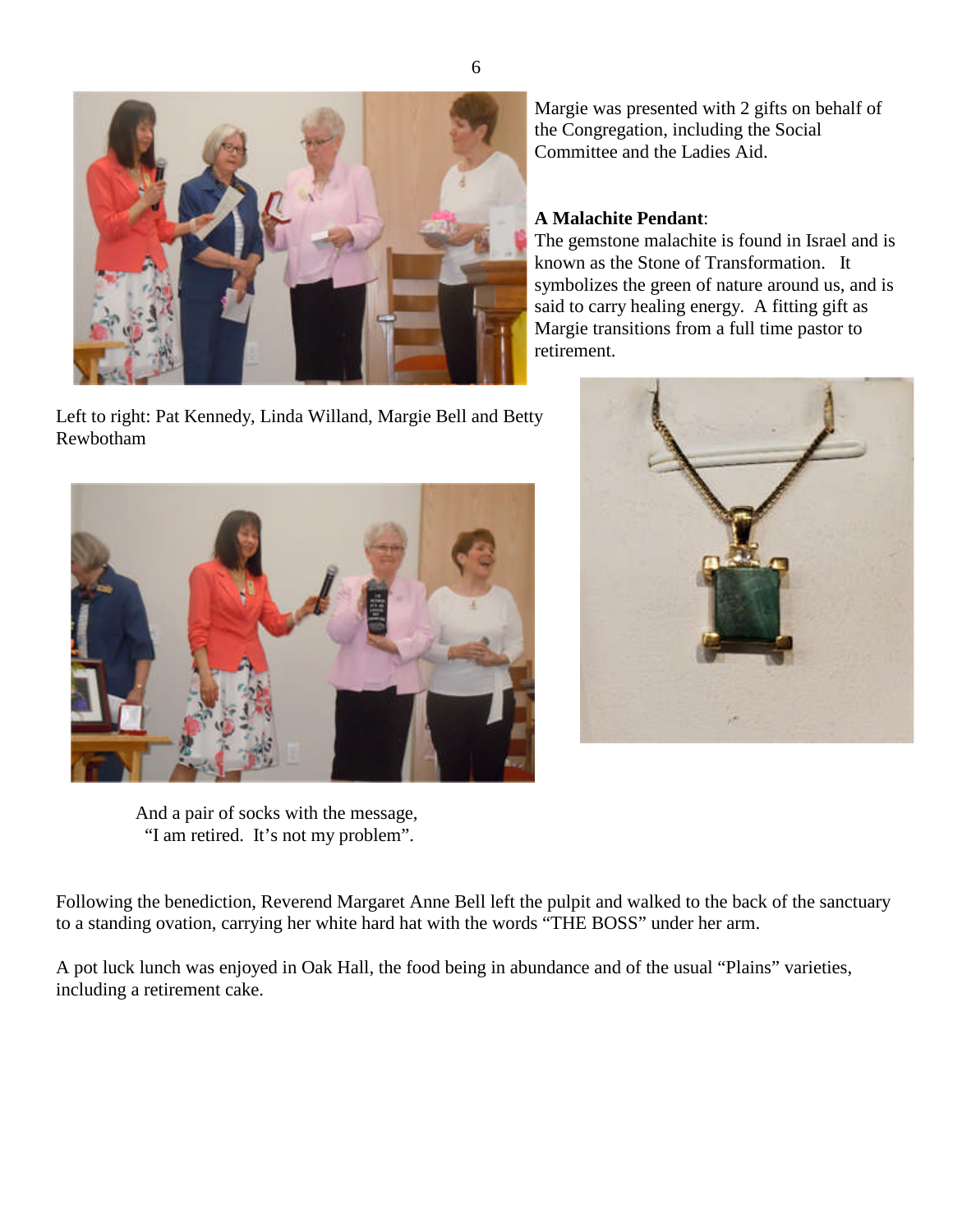

**The Retirement Service was a wonder to behold!**

**I was moved as I welcomed my church family, family members, and friends from Aylmer, Jerseyville, Perry Sound, St. Catharines and Brantford to help me mark my retirement from full-time pastoral ministry.**

**THANK YOU to the deacons, organizing committee, worship leaders, tribute -tellers, musicians, poets, Social Committee, singers, attendees, videographers, well-wishers and gift-givers. Great team work!**

**The pot luck luncheon was wonderful, too! It was AWESOME to see and hear the sanctuary and Oak Hall filled with (noisy, happy) people again!**

**The necklace is lovely and I'll treasure it. The beautiful flowers, corsage, happy Retirement balloons, cake and socks & Pictures of Plains People & Moments from our Past to our Present, made me smile! Thanks! That is** *so Plains* **of you!**

**Sunday reminded me, (as if I needed reminding), of just how SPECIAL you are. You are the best! And this preacher woman feels blessed to have served as your pastor for 32 years and 93 days. May God continue to inspire and direct this church as we look forward to What's Next.**

**To God be the Glory! Margie Bell**

# **Highlights of the Congregational Meeting of May 15, 2022**

The meeting was called to order at 12:30 by Clerk Mary Crosby. Wayne Dale opened with the devotional, and Michael Sargeant was nominated as Chairperson. The meeting agenda and the minutes of the meeting of January 30, 2022 were approved.

It was reported by Linda Willand that the Territorial Acknowledgment was still a work in progress.

**Reports**:

**Clerk**- Mary Crosby reported that average weekly attendance at Sunday service is 55 to 60.

**Cemetery-**Dan Dale reported no activity

**Deacons-**Linda Willand reported that the contract with Rev. Phil Butler as Interim Pastor is for 24 hours per week, on a month to month basis.

**Finance Committee-**Sherry Graham reported that we are in a better financial situation in the General Fund, Missions and Easter offering than last year. Shirley Dale presented the Financial Statement for the month of May.

**Ladies Aid-**Presented by Louise Sargeant

**Pastor's Report**-Mary Crosby read Pastor Margie's report stating that she had attended 12 Church meetings, 9 Special Services, 5 Elgin Baptist Association events, and 2 Funerals.

**Social Committee**- Presented by Nancy Millman

**Trustees Report-**None

**Web Master Report**-Mary Crosby read a report from Martin Proulx.

All reports were accepted.

**New Business-** Dan Dale reported for the Search Committee. They have held 8 meeting and put out 2 surveys to the membership, with excellent return results. The position has been posted and will close on July 31, 2022. Louise Sargeant was nominated to be our Delegate for CBOQ Assembly in June.

Date For Next Meeting: October 23, 2022 at 12:00 at the Church. Rev Phil Butler closed our meeting with a prayer.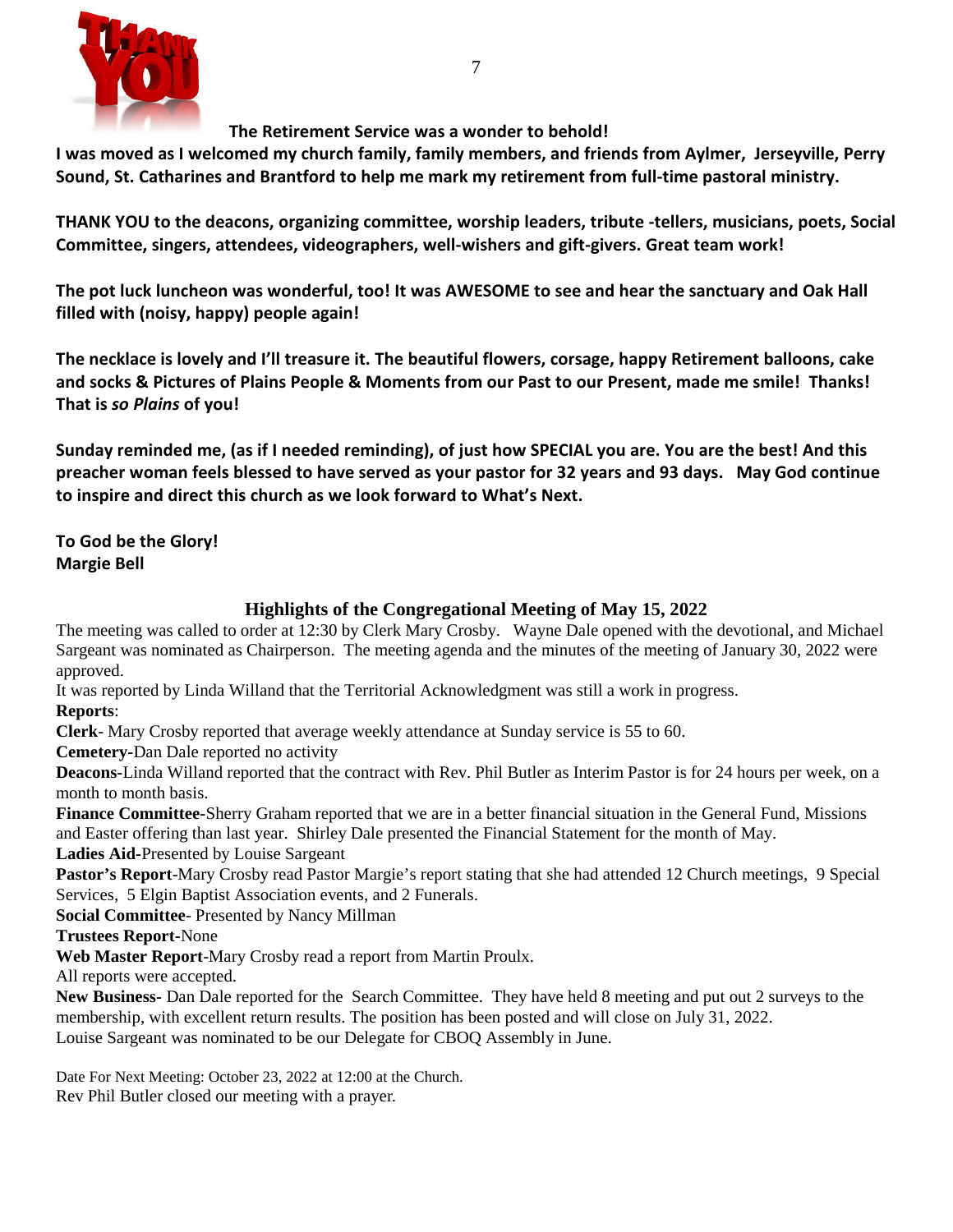## **Plains Baptist Church Leadership Expectation Profile**

The following is based on the most popular responses to categories in the surveys sent out.

## **1. CATEGORY OF MINISTRY SKILLS**

| Shepherd   | Care giver, visitor, effective counselor, effective overseer of the flock.              |
|------------|-----------------------------------------------------------------------------------------|
| Evangelist | Able to communicate Gospel to people of all ages and situations.                        |
| Preacher   | Able to make Gospel plain, clear, relevant, good public presence, voice, student of the |
|            | Scriptures                                                                              |
| Priest     | Effective worship leader, communicates sense of awe and praise before God, committed    |
|            | to the ministry of prayer and intercession.                                             |

## **2. LEADER CHARACTERISTICS**

| Reliability | Dependable, consistent: states his/her true opinion but supports the final decisions of |
|-------------|-----------------------------------------------------------------------------------------|
|             | the church within limits of conscience.                                                 |

Mission Minded Concerned for the cause of Christ throughout the world: concerned for the lost near and far: committed to missions locally, nationally and throughout the world.

- Organised A planner: keeps a perspective on the whole life of the church: able to divide large tasks into manageable steps and assign them properly: anticipates problems and/or opportunities: makes effective use of lay leadership.
- Community Oriented Concerned and involved in community life: concerned for social needs and matters of injustice in the community.
- Adaptable Has a mind which is open to innovation and new ideas: willing to give new ideas a fair trial: adjusts to new situations: is flexible, open.

Biblically orientated Committed to truthfulness and authority of the Scriptures: submissive to the Scriptures: knowledgeable of the Scriptures: able to preach and teach from scriptures.

Developer of lay leaders Takes initiative to broaden, strengthen and improve gifts and skills of persons for lay leadership.

## **3. MINISTRY PRIORITIES**

| Children                 | Relates well with children and able to communicate with them.                                                                                                                      |
|--------------------------|------------------------------------------------------------------------------------------------------------------------------------------------------------------------------------|
| Preaching                | Making the Gospel and the Word of God relevant to people's lives: presenting with                                                                                                  |
|                          | clarity and conviction the whole counsel of God.                                                                                                                                   |
| Worship                  | Planning and leading worship as a central event in the life of the church as a gathered<br>community.                                                                              |
| Teaching                 | Effective in teaching others and helping them to understand and know the key and basic<br>things of Christian growth and development: creative leadership in Bible Studies, Sunday |
|                          | School Classes, membership classes etc.                                                                                                                                            |
| <b>Crisis Visitation</b> | Visiting people immediately in times of crisis.                                                                                                                                    |
| Seniors Sensitive        | Enjoys visiting and caring for seniors and their needs: is sensitive to concerns and<br>changes in their lives.                                                                    |
| Change Agent             | Open to new methods and strategies of worship and ministry and skilled in motivating<br>and enabling people to explore new possibilities.                                          |

#### **4. PERSONAL ATTRIBUTES AND CHARACTER PRIORITIES**

| Sense of Humour              | Laughs, sees bright side of issues, witty.                |
|------------------------------|-----------------------------------------------------------|
| Listener                     | Allows others to have their say, respects other opinions. |
| <b>Administration Skills</b> | Well organised, punctual, well prepared, decisive.        |
| Approachable                 | Available, open, receptive, winsome.                      |
| <b>Communication Skills</b>  | Relevant, understandable.                                 |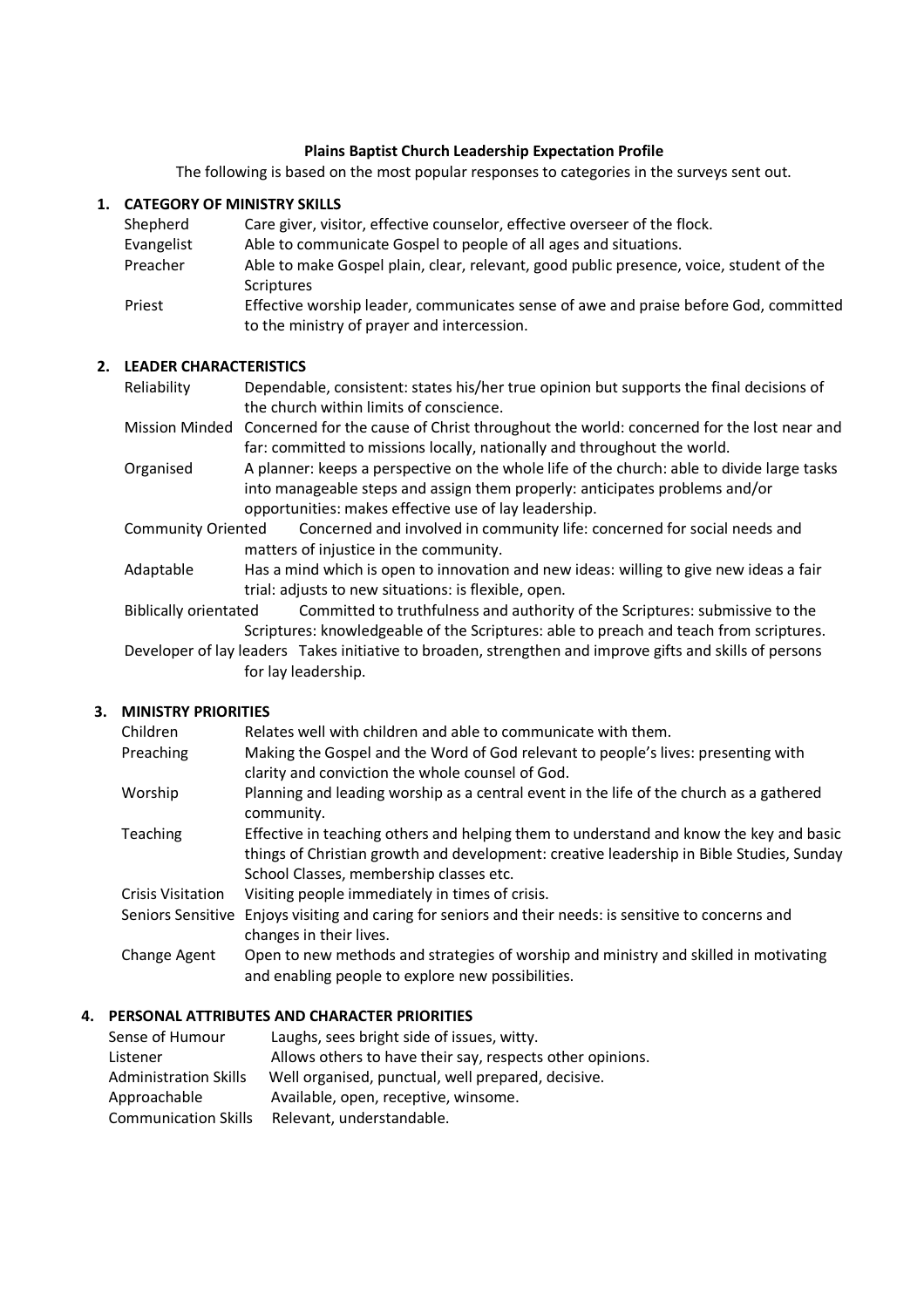## **FIRST YARMOUTH (PLAINS) BAPTIST CHURCH Financial Statement as at 31st of May, 2022**

|                       |           | <b>General Fund</b> | Missions    | <b>Communion Fund Sunday School</b> |       | <u>Totals</u> |
|-----------------------|-----------|---------------------|-------------|-------------------------------------|-------|---------------|
| <b>Income</b>         |           | 41,660.49           | 3,410.85    | 1,407.00                            | 75.00 | 46,553.34     |
| <b>Expenses</b>       |           | 39,286.42           | 3,410.85    | 1,475.27                            | 75.00 | 44,247.54     |
| <b>Net Gain(Loss)</b> |           | 2,374.07            | 0.00        | $(-68.27)$                          | 0.00  | 2,305.80      |
| Balance end of 2021   |           | 54,039.93           | $\mathbf 0$ | 310.86                              | 0.00  | 54,350.79     |
| <b>Balance as at</b>  | 5/22/1931 | 56,414.00           | 0.00        | 242.59                              | 0.00  | 56,656.59     |

**1. The General Fund shows a net gain as of 31st of May, 2022 of \$2,374.07. Snow plowing & Salting invoices are paid up to the end of March, 2022. We do not have grass cutting bills yet.**

- **2. Missions income as at the 31st of May, 2022 totalled \$3,410.85. That amount has been forwarded to CBOQ and CBM. This amount is made up as follows: CBOQ - General Budget - \$1,374.50; CBOQ Youth - \$100.00; CBM General Budget - \$1,092.35, Sharing Way - \$84.00, and Sharing Way, Ukraine - \$760.00.**
- **3. The Communion fund had a net loss as of the 31st of May, 2022 of (-\$68.27.) There was a balance in the Communion fund from 2021, leaving a balance of \$242.59 in that fund.**
- **4. Donations totalling \$75.00 for Q1 were received for the Sunday School and have been sent to the Treasurer of the Sunday School, Sherry Graham.**
- **5. The Future Projects Fund had income in 2022 of \$50.00 from a memorial donation in memory of the late Margaret Helmer, as well as the proceeds from the Easter Sunrise Breakfast of \$65.00, for total income in 2022 of \$115.00. There was a balance in that fund from previous years of \$1,891.00, now giving us a balance of \$2,006.00 . There have been no expenses to date in 2022.**

**Once again, I would like to personally thank the wonderful people of Plains who continue to make sure their donations arrive at my home office, either by mail, drop off, PAR, or etransfer, and/or on the plate at the church. Take the time to be thankful for the lovely sunny summer-like days. Respectfully submitted, Shirley E. Dale Treasurer**



The Elgin District Women's Institute celebrates 125 years with a public tea: **Afternoon Tea**: Masonic Centre of Elgin, 42703 Fruit Ridge Line, St Thomas. Wednesday June 29th, 2022 at 2:00 pm Please RSVP to the Elgin County Heritage Centre by June 17, 2022 - 519-631-1460 ext. 193 For More Details Contact-Mary Clutterbuck, President of the Elgin District Women's Institute. pclubuck@execulink.com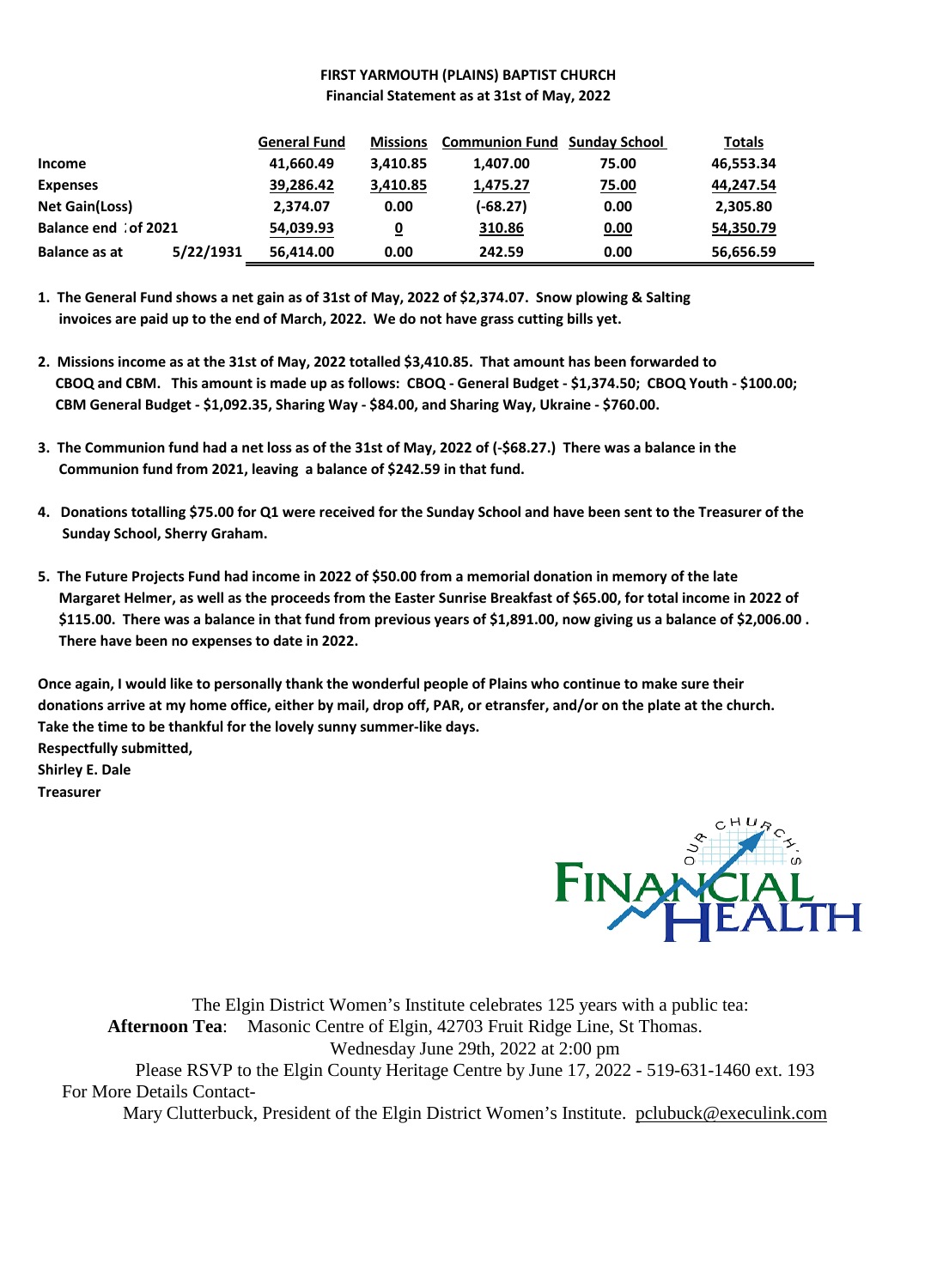

*Two are better than one, because they have a good return for their labor: If either of them falls down, one can help the other up…. A cord of three strands is not quickly broken.*

(Proverbs 4:9-10a, 12b NIV)

I've said it before, and I'll say it again: "Thanks for the warm welcome!" Of course, this isn't the first time I've experienced a warm "Plains" welcome. When I began my ministry with Sparta Baptist Church and New Sarum Baptist Church almost twenty-four years ago, in 1998, Plains was there with a warm welcome. You were there (not ALL of you but a representation) at my induction service in 1998 and my ordination council and service in 1999. You were there at Elgin Association meetings and events and anniversary services – with warmth and caring. You were there, in a way, through Margie Bell as she supervised my first year of ministry. And you were there with a warm welcome in April of 2014 when Anne, our kids and I arrived with the Sparta congregation while Margie was on her three-month sabbatical. Your ability to welcome warmly is well-established AND consistent. Thank you!

And having been warmly welcomed, we have worshipped together and talked together. It is *good* that we are together. We are beginning a special kind of work called "interim ministry." This term can easily be glossed over as just a stop-gap until a new pastor is found or as "pulpit supply" in the meantime, but it is more than that.

Imagine for a moment that you have moved from one part of the province or country to another (for some of you this is reality, not imagination). Now imagine yourself waking up on the first morning in your new home. Your half-awake mind may want to get out of bed on the usual side and walk the usual direction to the bathroom…but something doesn't feel right. That's when you remember that you are in a different bedroom with the furniture oriented differently than you are used to and the bathroom in a new direction from your bed. You have to stop and think before you do what you used to do unconsciously. Getting your breakfast ready is another kind of challenge in a new kitchen and, perhaps, a less-than-well-stocked pantry. And when you leave your house to go to the store to pick up some of those missing pantry items, you have to look up the directions to the nearest grocery store and then navigate roads you have never driven and aisles you've never walked. This is all part of an adjustment, especially after having lived in one place for years. So many parts of life had been instinctual. Now they are disorienting adventures into the unknown. Wouldn't it be nice to have someone there with you, who knows what is unknown to you?